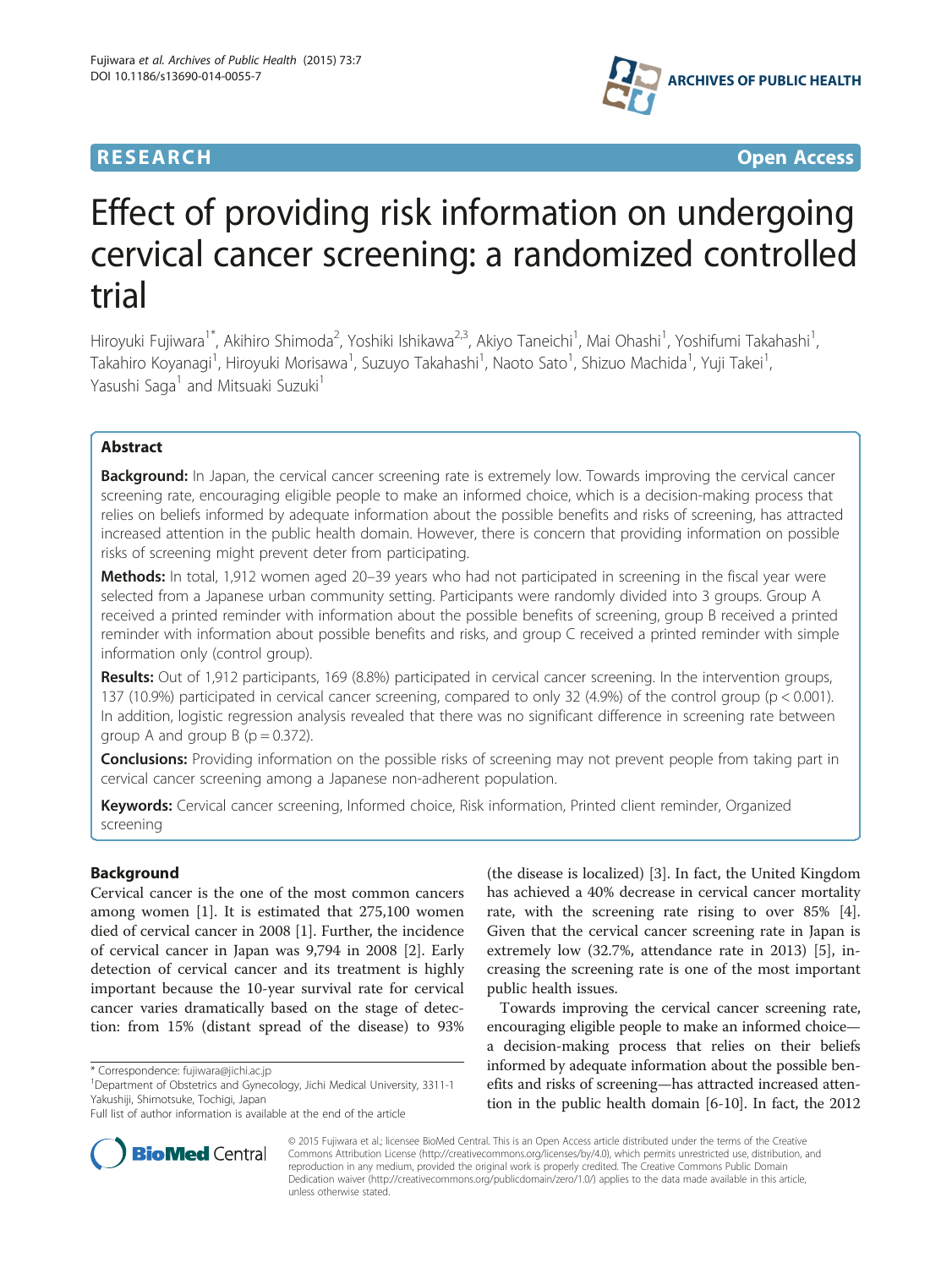Japanese cancer control plan mentions for the first time the promotion of possible risks of screening to participants [\[11\]](#page-4-0).

While much attention has been devoted to informed choice, there has been concern that providing information on possible risks of screening might prevent people from participation. In fact, screening invitations generally do not include information about the major harms of screening. Jørgensen and Gøtzsche published a survey on the quality of information used in mammography screening programs [\[12](#page-4-0)], finding that the major harms of screening were not mentioned in any of the 31 invitations. In addition, Gigerenzer and colleagues recently reported a European survey on the continuing dramatic overestimation of the possible benefits of mammography and prostate-specific antigen testing in the vast majority of women and men [[13\]](#page-4-0). In the article, the authors found that frequent consulting of physicians and health pamphlets tended to increase rather than reduce overestimation. A systematic review reports that most of the recent randomized controlled studies aiming to enhance informed choice resulted in no change in screening rate compared with usual care [\[14\]](#page-4-0). As such, enhancing informed choice might not have an adverse effect on screening participation [\[14\]](#page-4-0). However, this observation is based on findings for breast, colorectal, and prostate cancer screening, and the evidence regarding cervical cancer screening remains limited. Accordingly, the purpose of this study is to evaluate the effect of providing information on potential benefits and risks of screening via a printed reminder on cervical cancer screening rate among a nonadherent population.

## Methods

#### Setting

This study was conducted in an urban area of Japan. The 2013 census revealed that approximately 250,000 people live in the area. An organized cervical cancer screening program has been provided by the local municipality. The local municipality's website and monthly community newsletter that is mailed to residents offer information about the screening program. No other invitations were available previously. In the area, the provided screening program was an annual to triennial Pap smear and human papillomavirus (HPV) DNA testing for women over 20 years old. The interval between screening varies by test results. Participants with positive Pap smear results are offered extensive screening. If the results of the Pap smear are negative, participants with positive results of the HPV DNA testing are offered to take screening again in the next year. If both of the results are negative, the participants are offered to take screening after 3 years. Eligible individuals can be screened at the local medical association's network of 8 clinics. More

than 11,000 individuals, or around 21.3% of the eligible people in this community, participate in this cervical cancer screening program each year.

#### Procedure

This study used a prospective randomized controlled design in a Japanese community setting. We selected women aged 20–39 years who had not participated in the screening in 2013 as non-adherent participants for this study.

Figure 1 shows the flow of participants in this study. In October 2013, the local health department's database identified a total of 1,912 women aged 20–39 years who had not participated in the screening in 2013. Then, the 1,912 participants were randomly separated into 3 groups. Group A received a printed reminder with information on the possible benefits of screening  $(n = 622)$ , group B received a printed reminder with information on the possible benefits and risks ( $n = 640$ ), and group C received a printed reminder with simple information (control group,  $n = 650$ ). Participants were randomly assigned to groups using a scheme that used blocks of random permutations of varying lengths and was stratified by age. As this study was conveyed as part of the local municipality-led health promotion program, the participant allocation ratio between the 3 groups was decided by the local municipality.

In November 2013, after the randomization, the local municipality sent the printed reminders via postal service to the 3 groups. Those who wanted to participate in cervical cancer screening were required to call either the local municipality or the designated local clinics to book the screening. The screening program was accessible until February 2014.

#### Intervention

In this study, we conducted the intervention with printed reminders that included information about screening. Table [1](#page-2-0) shows the messages received by each group. We

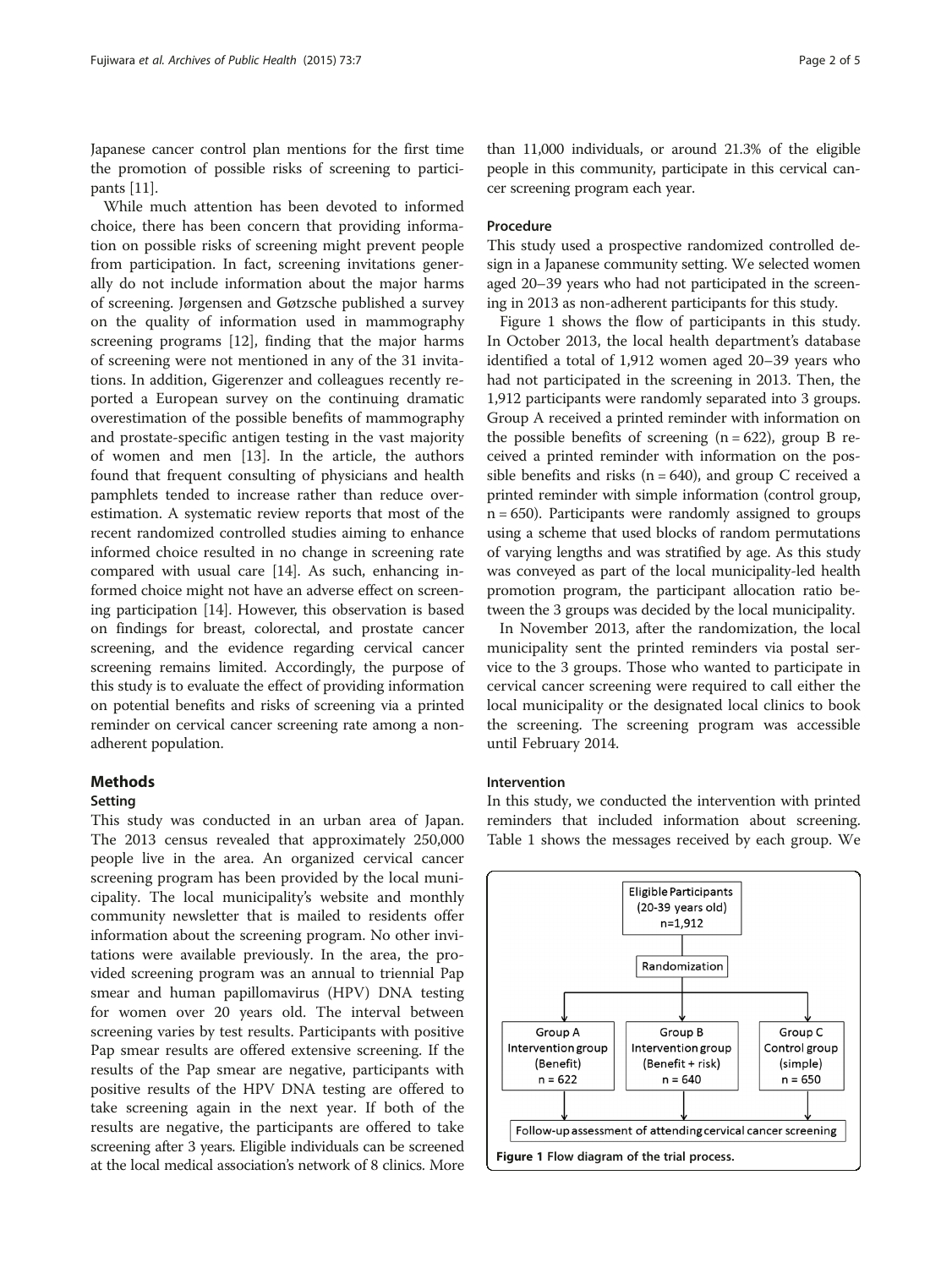#### <span id="page-2-0"></span>Table 1 Messages received by each group

| Group                                          | Type of message sent                                                                                                              |  |
|------------------------------------------------|-----------------------------------------------------------------------------------------------------------------------------------|--|
| Group A Intervention                           | • Susceptibility to cervical cancer.                                                                                              |  |
| group (benefit)                                | "The incidence rate of cervical cancer<br>dramatically rises among individuals in their<br>20s and 30s".                          |  |
|                                                | • The respective 5-year survival rate of cervical<br>cancer in each clinical stage.                                               |  |
|                                                | "The 5-year survival rate of cervical cancer is<br>over 90% when the disease is localized".                                       |  |
| Group B Intervention<br>group (benefit + risk) | Group B received the message including the<br>above information, as well as information<br>below.                                 |  |
|                                                | • Possibility of false negatives and interval<br>cancer.                                                                          |  |
|                                                | "Accuracy of screening is not 100%. There is risk<br>of interval cancer".                                                         |  |
|                                                | • Possibility of false positives and unnecessary<br>treatment.                                                                    |  |
|                                                | "More than 90% of positive or suspicious<br>patients will not be diagnosed as cervical<br>cancer".                                |  |
|                                                | "You have risk for receiving unnecessary<br>treatment".                                                                           |  |
|                                                | • Possibility of overdiagosis.                                                                                                    |  |
|                                                | "It's not sure whether detected cancer should<br>be treated or not. You should talk with your<br>doctor how to care the disease". |  |
| Group C Control                                | · Usual reminder.                                                                                                                 |  |
| group (simple)                                 | "You are due for your cervical cancer screening".                                                                                 |  |

used 3 messages as follows: for group A, we delivered a message including information about the possible benefits of screening. For group B, we delivered a message including information about the possible benefits and risks of screening. The message about possible benefits included information on susceptibility to cervical cancer, the 5-year survival rates for cervical cancer at each clinical stage, and the importance of early detection through screening. The message about possible benefits and risks included the above information, as well as information on the risk of

false negatives, interval cancer, false positives, unnecessary treatment, and overdiagnosis. For group C, we delivered a message with simple information.

#### Data collection and survey measures

The main outcome was cervical cancer screening rate. Cervical cancer screening participation data were compiled as part of the usual record-keeping process of the designated local clinics. Each clinic sent a written notification to the local municipality when a cervical cancer screening had been taken. This information was then transferred to a medical history form and used to determine the participation in cervical cancer screening.

#### Statistical analysis

Descriptive analysis was performed to summarize participants' demographic characteristics. Logistic regression analysis with the control group serving as the reference group was conducted to determine whether cervical cancer screening participation differed between the intervention groups and the control group during a follow-up period of 4 months. We also conducted a logistic regression analysis to compare the effectiveness of the message between groups A (possible benefits of screening) and B (possible benefits and risks of screening). All analyses were based on intention-to-treat and were performed using IBM SPSS Statistics 19.0.

#### Ethical issues

This study was approved by the Institutional Review Board (IRB) of Jichi Medical University and adhered to the Declaration of Helsinki. The IRB granted exemption of a written informed consent because of the minimal risk associated with the printed reminder and a guarantee by the local government of at least standard care for all eligible community members.

## Results

## Age and screening experience of participants

Table 2 reveals the age and screening experience among the groups. There were no significant differences between

#### Table 2 Age and screening experience among the groups

|                                                | group (benefit) | Group A ( $n = 622$ ): Intervention Group B ( $n = 640$ ): Intervention<br>group (benefit + risk) | Group C ( $n = 650$ ): Control p-value<br>group (simple) |             |  |  |  |
|------------------------------------------------|-----------------|---------------------------------------------------------------------------------------------------|----------------------------------------------------------|-------------|--|--|--|
| Mean (SD) age (years)                          | 29.6(4.5)       | 31.4(4.2)                                                                                         | 31.0(4.3)                                                | $0.413^a$   |  |  |  |
| Age groups (years):                            |                 |                                                                                                   |                                                          |             |  |  |  |
| $20 - 29$                                      | 270(42.3)       | 295 (46.1)                                                                                        | 275 (43.4)                                               | $0.372^{b}$ |  |  |  |
| $30 - 39$                                      | 352 (57.7)      | 345 (53.9)                                                                                        | 375 (56.6)                                               |             |  |  |  |
| Screening during 2 years before study 11 (1.7) |                 | 14 (2.2)                                                                                          | 23(3.4)                                                  | $0.112^c$   |  |  |  |

Values are presented as  $n$  (%).

<sup>a</sup>p-value for comparison of age distribution between three groups by one-way ANOVA.

**b**<br>p-value for comparison of age proportion between three groups by chi-squared test.

<sup>c</sup>p-value for comparison of cervical cancer screening experience between three groups by one-way ANOVA.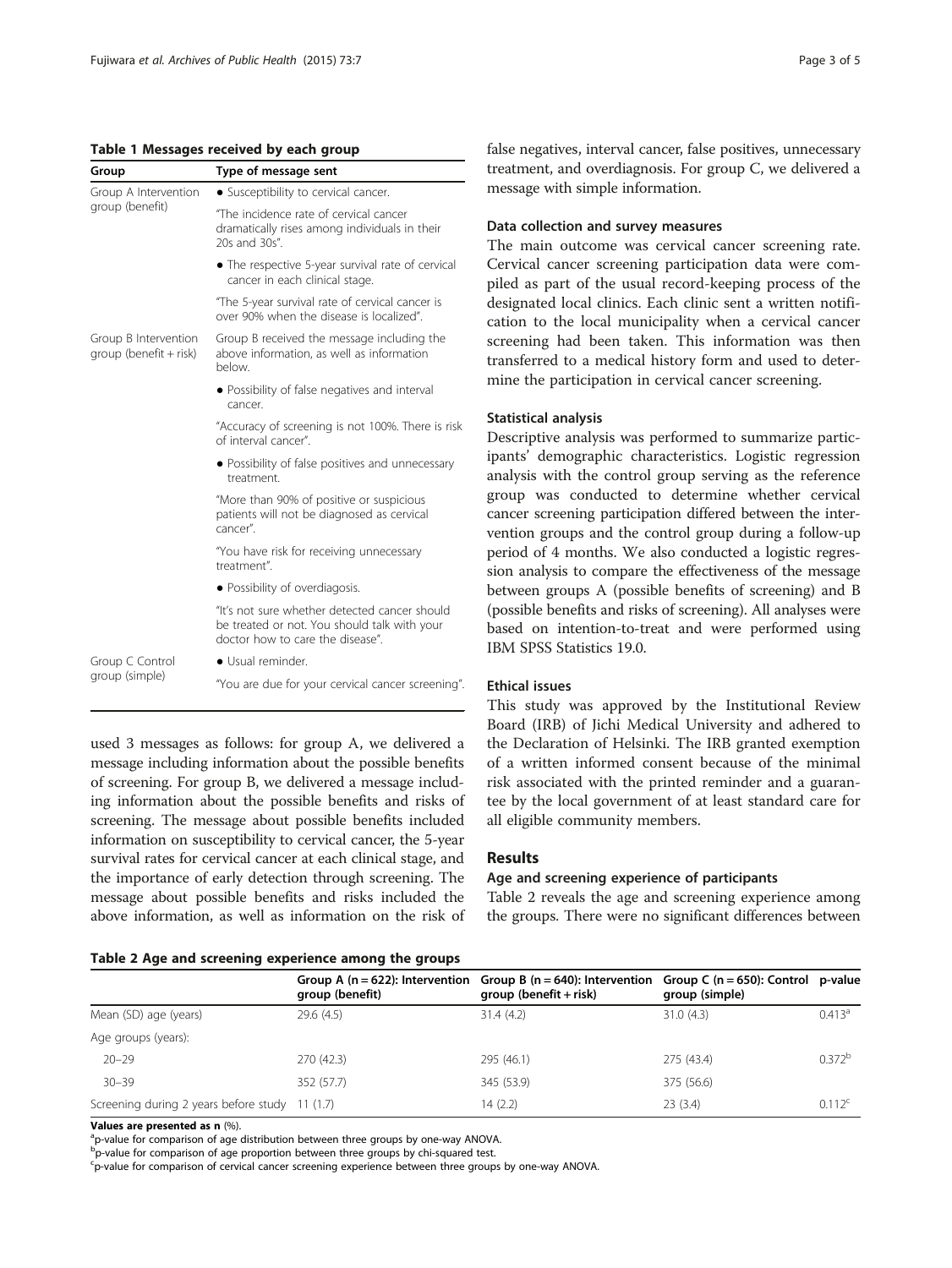the 3 groups in the distribution of age and cervical cancer screening experience.

## Effect of intervention on cervical cancer screening rate

Out of 1,912 participants, 169 (8.8%) participated in cervical cancer screening. As shown in Table 3, 137 participants (10.9%) in the intervention groups participated in cervical cancer screening, whereas only 32 (4.9%) from the control group participated in screening  $(p < 0.001)$ . In addition, as shown in Table 4, logistic regression analysis revealed that there was no significant difference in screening rate between groups A and B ( $p = 0.383$ ).

## Discussion

Developing an effective method towards enhancing both informed choice and screening rate for cervical cancer is highly important in the public health domain. To our best knowledge, this is the first randomized controlled study to examine the effectiveness of an intervention providing risk information on screening attendance rate in cervical cancer screening.

The most important finding of this study is that providing information about potential risks of screening may not deter people from taking part in cervical cancer screening. Although previous studies have suggested that providing information about both risks and benefits of screening enhances informed choice, the effects on screening rate have been inconclusive [[14](#page-4-0)]. Moreover, these studies have evaluated the effectiveness of interventions for breast, colorectal, and prostate cancer screening, and studies for cervical cancer screening have been limited. As one of the primary targets of cervical cancer screening is younger women with a low sense of urgency toward protecting their health, the effect of providing risk information to that population might be different when compared with the effectiveness among middle-aged and older adults,

|                | Table 3 Effect of intervention on cervical cancer |  |  |
|----------------|---------------------------------------------------|--|--|
| screening rate |                                                   |  |  |

|                                        | Attendance<br>n(%) | OR              | 95% CI        | p value |
|----------------------------------------|--------------------|-----------------|---------------|---------|
| Group A                                | 71 (11.4)          | 2.49            | $1.61 - 3.84$ | < 0.001 |
| Intervention<br>group (benefit)        |                    |                 |               |         |
| Group B                                | 66 (10.3)          | 2.22            | $1.43 - 3.84$ | < 0.001 |
| Intervention group<br>(benefit + risk) |                    |                 |               |         |
| Group C                                | 32 (4.9)           | 1 (reference) – |               |         |
| Control group<br>(simpe)               |                    |                 |               |         |

Values are presented as n (%).

OR: odds ratio, CI: confidential interval, p-value for comparison of cervical cancer screening rate between groups by logistic regression analysis.

#### Table 4 Difference in effect of intervention by the type of message

|                                        | Attendance OR<br>n (%) |                   | 95% CI                | p value |
|----------------------------------------|------------------------|-------------------|-----------------------|---------|
| Group A                                | 71 (11.4)              | 1.17              | $0.82 - 1.66 < 0.383$ |         |
| Intervention<br>group (benefit)        |                        |                   |                       |         |
| Group B                                | 66 (10.3)              | 1 (reference) $-$ |                       |         |
| Intervention group<br>(benefit + risk) |                        |                   |                       |         |
|                                        |                        |                   |                       |         |

Values are presented as n (%).

OR: odds ratio, CI: confidential interval, p-value for comparison of cervical cancer screening rate between groups by logistic regression analysis.

who have a greater sense of urgency with regard to preventing disease. As such, further studies are required to examine whether providing both benefit and risk information regarding cancer screening affects screening uptake.

The second important finding of this study is that interventions using printed reminders with additional information on possible benefits or risks of screening can be effective in improving cervical cancer screening rates among a non-adherent population (increase of 6.3 percentage points). Past studies have demonstrated that reminders are effective in enhancing cervical cancer screening rates (median increase of 10.2 percentage points: interquartile interval 6.3 to 17.9 percentage points; 14 study arms) [\[15](#page-4-0)]. However, non-adherent populations have been underrepresented in previous studies. While the benefit of early detection and treatment of cervical cancer has been established, non-adherence limits the value of these findings. As such, developing strategies to enhance the screening rate among non-adherent populations is of considerable public health importance. Further, few studies have examined the effect of printed reminders on cervical cancer screening among Asian populations [[15](#page-4-0),[16](#page-4-0)]. As the effect of print reminders may vary across a range of settings and populations, further studies are required to examine strategies most effective among Asian populations towards increasing screening rate.

This study has several limitations. First, this study was conducted among women living in an urban area, so the results may not be applicable to groups of women in different settings. Second, the diversity of the collected data was limited, and thus we could not identify behavioral pathways. Additional data, including various psychological variables, will provide further information about reasons for responding or not responding to the printed reminders. Third, because we could not be certain of participants' awareness of printed reminders among the intervention groups, we cannot be certain that the difference in cervical cancer screening rate between the groups resulted from the different information received by participants. Fourth, as this study did not measure the rate of